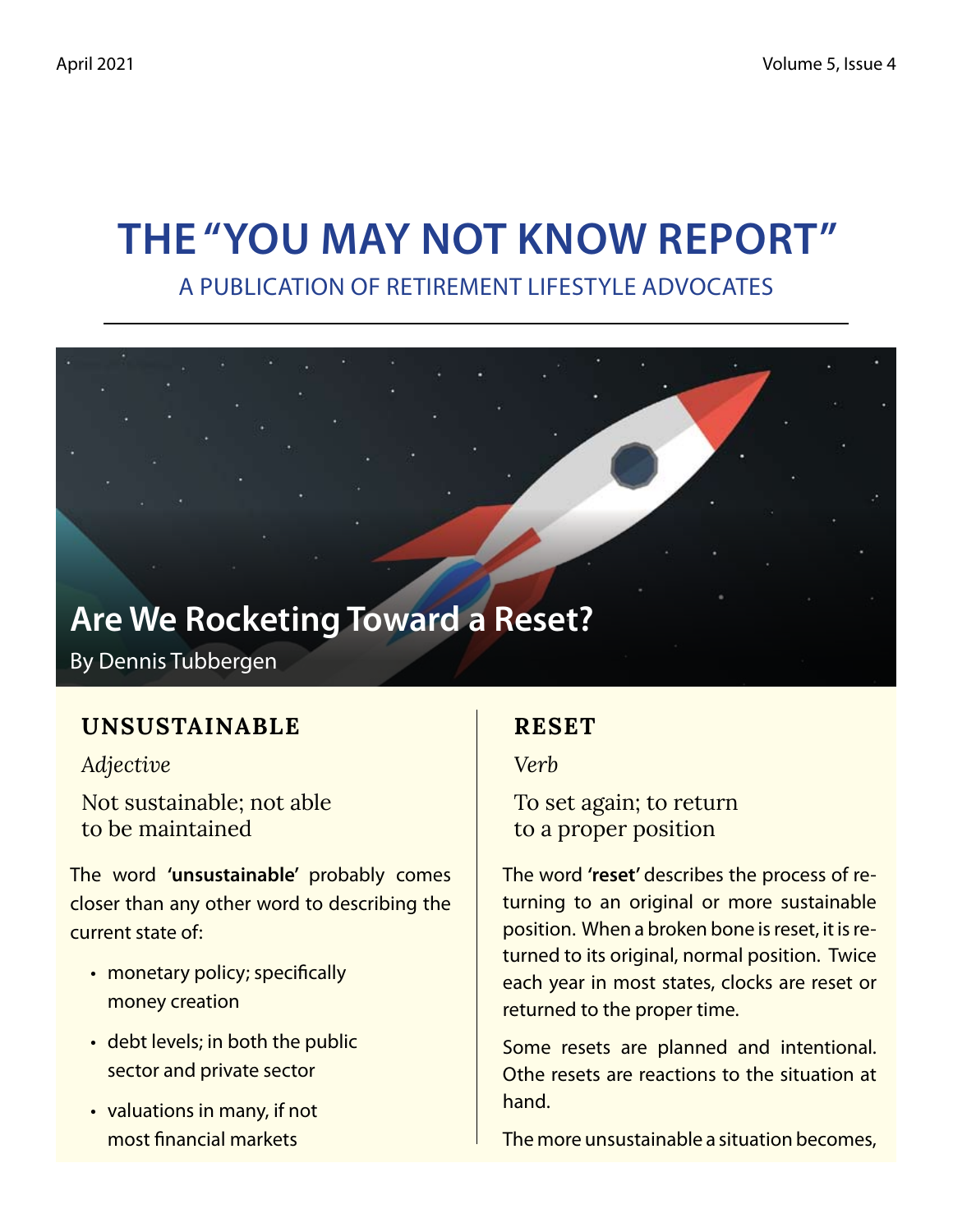the more likely it is that a reset will have to occur. The reset returns the situation to something that is more sustainable or closer to a normal position.

This is especially true when it comes to economies, monetary policies and financial markets.

In this month's report, we will look at monetary policy, specifically money creation as well as debt levels and asset prices and compare their current positions to what might be considered a more normal position.

We will then estimate the likelihood of a reset.



Despite those academics who are spewing faux monetary theories to the contrary, deficits, debt levels and excess fiat currency creation DO matter and when they reach unsustainable levels, a reset WILL occur.

The most recent monetary theory to be adopted by some academics is the concept of Modern Monetary Theory. An article<sup>1</sup> published by "US News and World Report" explains the monetary model (emphasis added):

*Modern Monetary Theory was pioneered by American economist and theorist Warren Mosler in 1992, along with Bill Mitchell, a university professor based in Australia and a key developer of the theory.*

*MMT argues that nations with the ability to produce their fiat currency can issue as much* *money as they need, and as a result, they have no pressures when it comes to financing. In other words, the government cannot run out of money and it essentially has no financial constraints. While the government should have a budget, under this theory, the government doesn't necessarily have to worry about the deficit because it can fund projects by printing new money from its central bank.*

*"The idea is that under MMT, because the U.S. has the dollar, it would no longer have to borrow money; it could just print it," says Andy Snyder, founder of Manward Digest, a column that discusses macroeconomics in Baltimore.*

*If the economy is shrinking, Snyder continues, that printed money would go into the econo-*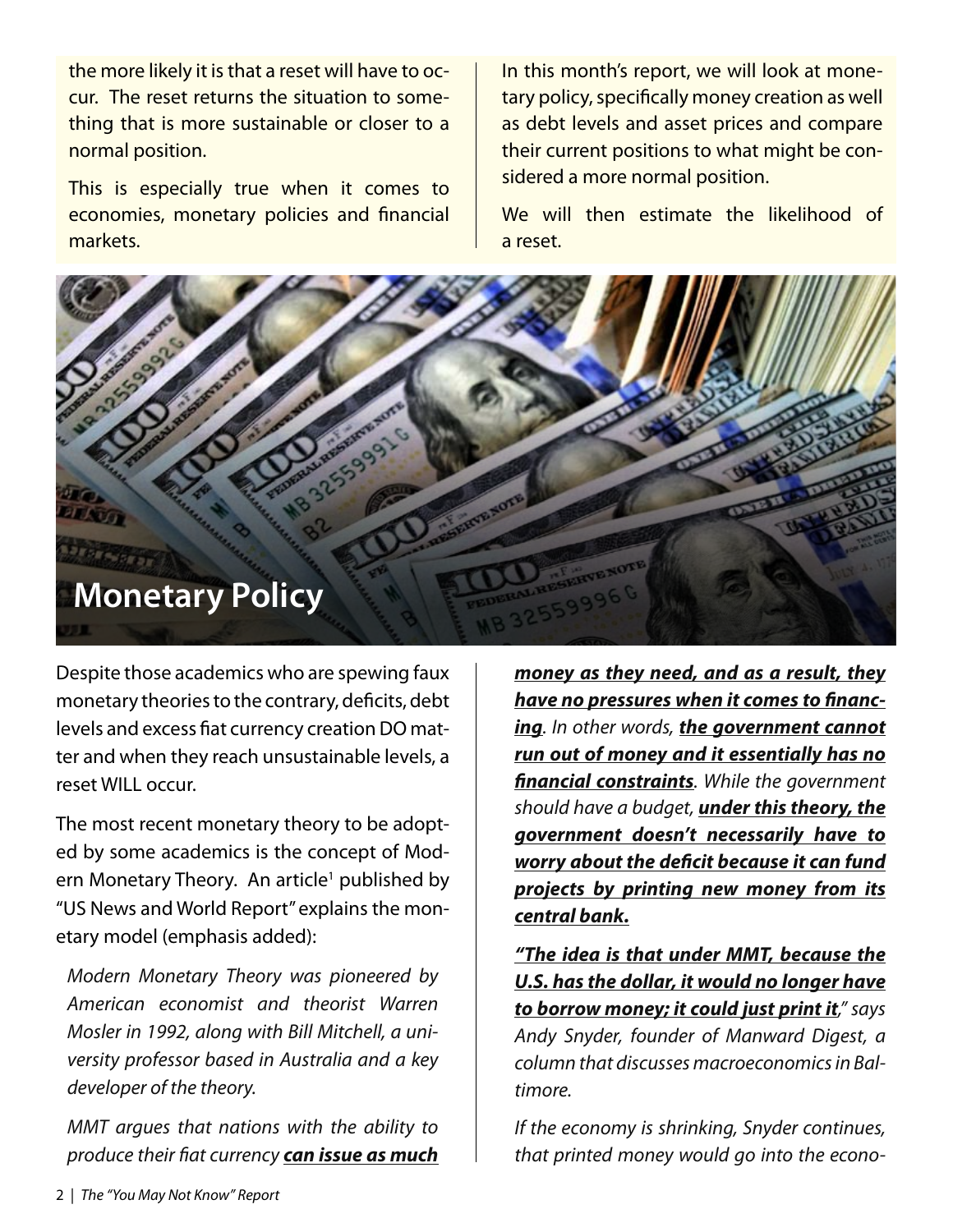*my to stimulate it; otherwise, if the economy is booming, the government would not print as much money and "pull back via taxes," if the economy gets overheated, Snyder says.*

#### *Supporters of the theory say printing fresh money and government spending won't be a problem unless it's not managed properly,*

*leading to high inflation as a result. However, MMT proponents say inflation and consumer demand can be managed by cutting back on spending and raising taxes.*

*Tax revenues are not used for government funding under MMT, similar to when a business uses its revenues to pay for its expenses. Rather, taxes are used to control inflation. A widely disliked tax policy among many is increasing taxes, which is why Snyder says the bearish case for MMT is "taxes never go up because they're unpopular and inflation runs rampant." But this is a fundamental principle of MMT: When there is too much demand in the economy, taxes must be raised to subdue demand.*

There are a couple of important points to make. Supporters of Modern Monetary Theory state that money printing won't be a problem as long as it is properly managed.

That begs a question. Do we want to trust the politicians and the central bankers to properly manage anything?

History teaches us that would be misplaced trust.

History also teaches us that excess money creation has never been properly managed. At a certain point, the citizenry ceases to trust the currency and they begin to look for alternatives. To a certain extent, we are already witnessing this search for other viable substitutes for the world's current existing fiat currencies.

Cryptocurrencies continue to get attention and central banks and government officials are now openly discussing alternatives to existing fiat currencies.

Federal Reserve Chairman, Jerome Powell recently stated that the development of a Digital Dollar was something the Fed was looking at closely. This<sup>2</sup> from "Forbes":

*As institutional interest in cryptocurrencies grows following bitcoin's blistering rally at the beginning of the year, Federal Reserve Chair Jerome Powell said the central bank is looking closely at the prospect of issuing a "digital dollar."*

*"We are looking carefully, very carefully, at the question of whether we should issue a digital dollar," Powell said Tuesday.*

I expect that as the Federal Reserve continues to pursue what the central bank describes as "accommodative monetary policy", that this search for alternative ways to conduct commerce by those using fiat currencies will continue and intensify.

Money creation is currently occurring at what can only be described as an unsustainable

*It's entirely possible that the United States' government operating deficit could reach \$4.5 trillion this year funded almost entirely by money creation.*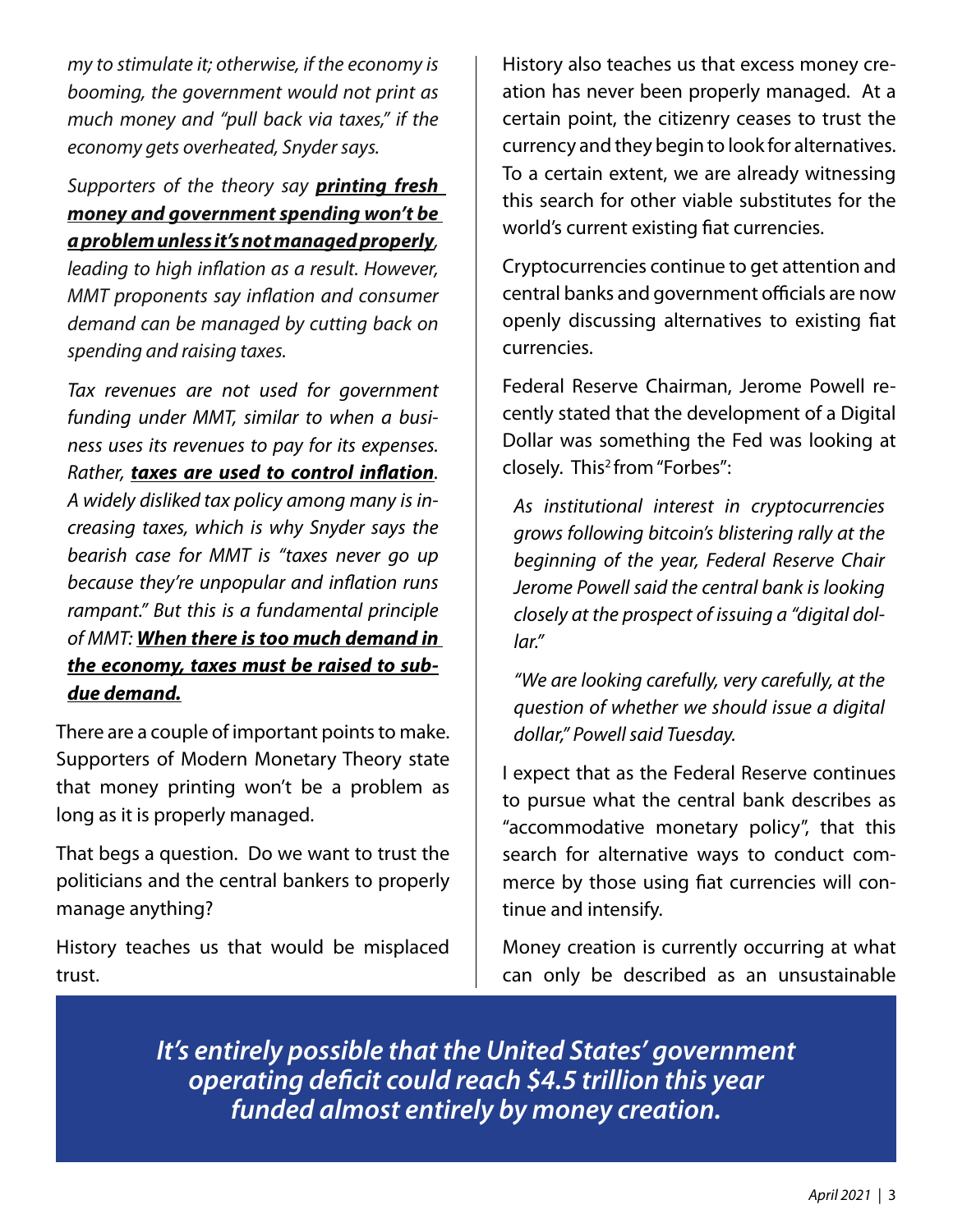pace. Last year, the Fed created more than \$3 trillion out of thin air, a truly astounding number. This year, remarkably, that number could be dwarfed by comparison. It's entirely possible that the United States' government operating deficit could reach \$4.5 trillion this year funded almost entirely by money creation.

This will have to lead to a reset at some future point. My estimation is sooner rather than later given that we are already seeing evidence of significant inflation occurring. If you've purchased food, fuel or lumber of late, you've also seen these signs first-hand.

So what does this currency reset look like?

Will the reset be proactive or reactive?

The World Economic Forum, which hosts a meeting in Davos, Switzerland each year is advancing the idea of the great reset. Among their radical ideas are the abolishment of private property by the year 2030. For context, here is an excerpt from a piece authored by Anthony P. Mueller and published on "Mises Wire":

*According to the projections of the WEF's "Global Future Councils," private property and privacy will be abolished during the next decade. The coming expropriation would go further than even the communist demand to abolish the property of production goods but leave space for private possessions. The WEF projection says that consumer goods, too, would be no longer private property.*

*If the WEF projection should come true, people would have to rent and borrow their necessities*  *from the state, which would be the sole proprietor of all goods. The supply of goods would be rationed in line with a social credit points system. Shopping in the traditional sense would disappear along with the private purchases of goods. Every personal move would be tracked electronically, and all production would be subject to the requirements of clean energy and a sustainable environment.*

*In order to attain "sustainable agriculture," the food supply will be mainly vegetarian. In the new totalitarian service economy, the government will provide basic accommodation, food, and transport, while the rest must be lent from the state. The use of natural resources will* 

*be brought down to its minimum. In cooperation with the few key countries, a global agency would set the price of CO<sub>2</sub>* **WØRLD<br>ECQNOMIC** *emissions at an extremely high level to disincentivize its use.*

> *In a promotional video, the World Economic Forum summarizes the eight predictions in the following statements:*

- *People will own nothing. 1. Goods are either free of charge or must be lent from the state.*
- *The United States will no longer 2. be the leading superpower, but a handful of countries will dominate.*
- *Organs will not be 3. transplanted but printed.*
- *Meat consumption will be minimized. 4.*
- *Massive displacement of people will 5. take place with billions of refugees.*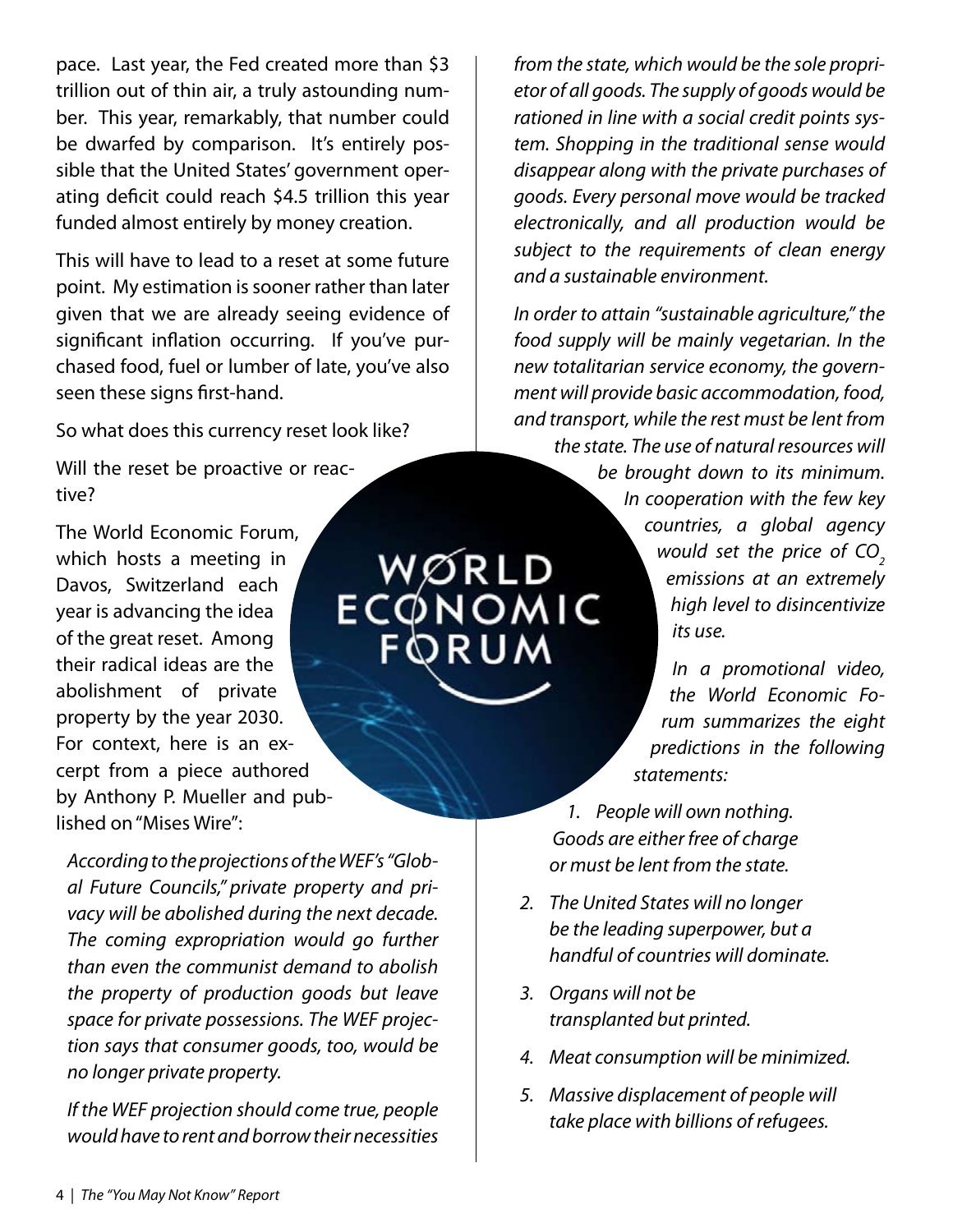- *To limit the emission of carbon 6. dioxide, a global price will be set at an exorbitant level.*
- *People can prepare to go to Mars and 7. start a journey to find alien life.*
- *Western values will be tested 8.to the breaking point.*

As an initial step toward accomplishing these outcomes, the WEF is advancing the notion of a global digital currency.

Janet Yellen, the US Treasury Secretary, is also suggesting that a digital currency might be a good idea. She recently suggested that it would make sense for governments and central banks to be looking at central bank issued digital currencies.3

All this talk about digital currencies and great resets may be unsettling to many, but it's important to remember that none of these things can occur without the consent of the people.

When it comes to currency, both consent and confidence are required. At this point, these discussions are focused on transitioning from a paper fiat currency to a digital fiat currency. BOTH are fiat currencies and can only be viable as long as there is confidence in the currencies by those who are using them to store wealth.

The reality is that currency is a means by which to store your economic energy until you are ready to deploy it. If you go to work and earn a paycheck that you cash, you have two choices.

Choice one, keep the cash and spend it later. When you make this choice, you are choosing to deploy your economic energy at a later date. This is the choice you are making when you save money (economic energy) for retirement in an IRA or 401(k).

Choice Two is to spend the cash or choose to

store the economic energy another way. Perhaps instead of storing your economic energy in cash, you choose to store it in precious metals, real estate or canned goods.

History teaches us that when confidence in a currency is lost, those using the currency opt for choice two. That is why, time and time again throughout history, gold and silver or a currency linked to them have been the money of choice when a reset occurs.

I expect this will be the case again. While we may see a Digital Dollar, the fact remains that massive money creation leads to loss of confidence in a currency no matter the form of the currency. Should Digital Dollars be created in the same quantity as we are presently seeing, ultimately, confidence will only be restored by implementing a currency system based on gold and silver.

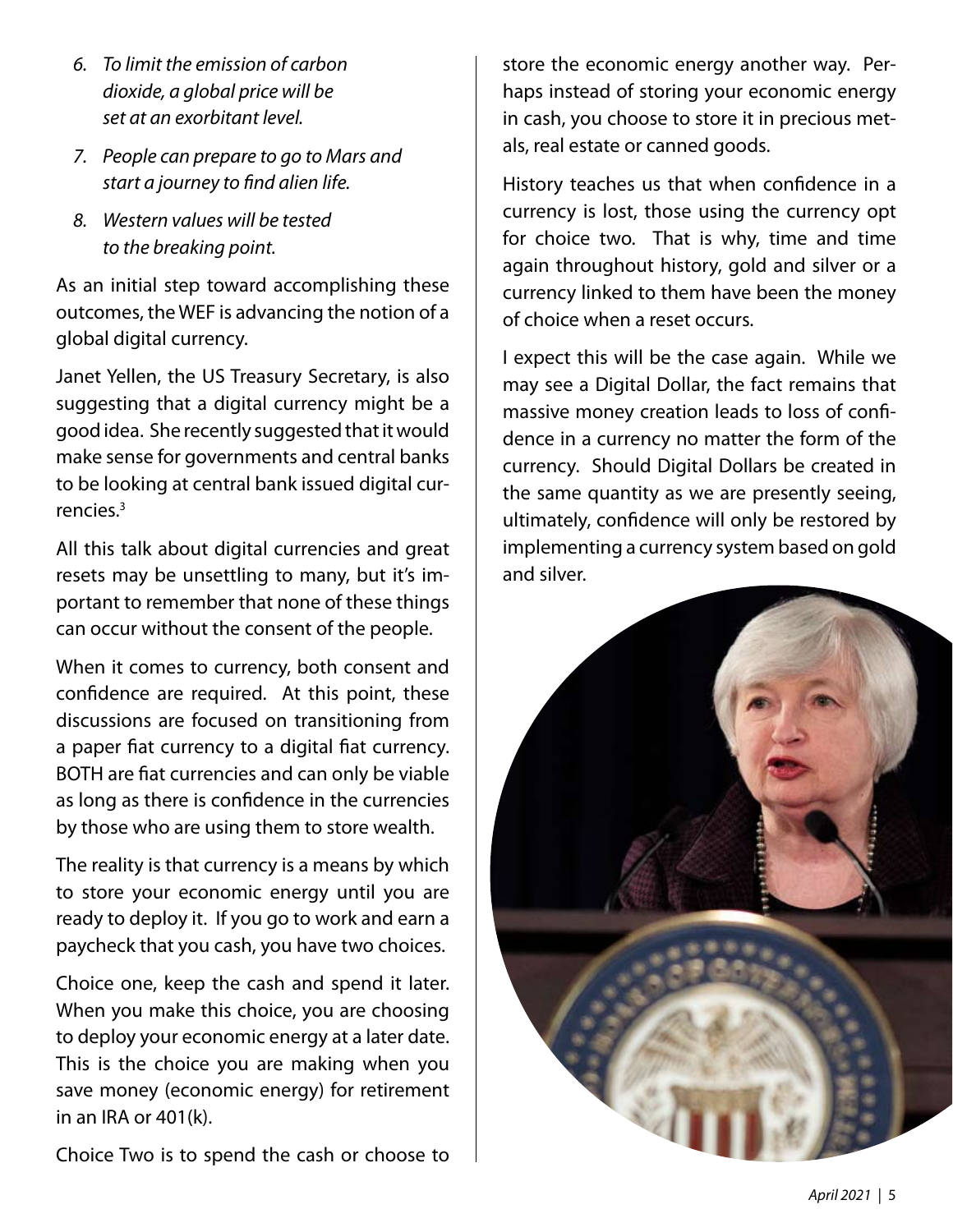

When discussing debt, there are two types to consider – government debt and private sector debt.

Debt accumulation is not infinite. In other words, debt accumulation can only occur as long as there is enough income to service the debt.

Long-time readers of this publication have heard this explanation previously, but it bears repeating. Debt consumes future production. Because future production is limited, debt accumulation has to be limited.

Here is a quick example to make the point. You go to the car dealership and pay cash for a car. You are spending prior production. In order to have the cash to pay for the car, you had to go to work, earn money and save that money (economic energy) in order to have the cash available to pay for the car.

Now, let's say someone you know sees your new car, really likes it and decides to get one just like it. The only difference is that they decide to finance the car. In order to make the car payments, they have to go to work and earn money. They are spending future production to buy the car. There is a limited amount of future production, so debt accumulation has to be limited as well

The Great Depression was caused by debt excesses.

The chart shows the level of private sector debt as a percentage of economic output or Gross Domestic Product.



www.debtdeflation.com/blogs

Notice at the time of the Great Depression, Private Sector debt reached 240% of economic output or GDP. It was at that point the private sector had accumulated more debt than could be managed. The result was an extreme period of deflation as debt had to be purged from the financial system.

Debt purging is an ugly, painful process. Banks fail, asset prices (stocks and real estate) crater and employment falls.

It's important to note that US Government debt at the onset of The Great Depression stood at about 30% of Gross Domestic Product; in 1929, the government wasn't broke.

At the present time, private sector debt to GDP is about where it was at the beginning of The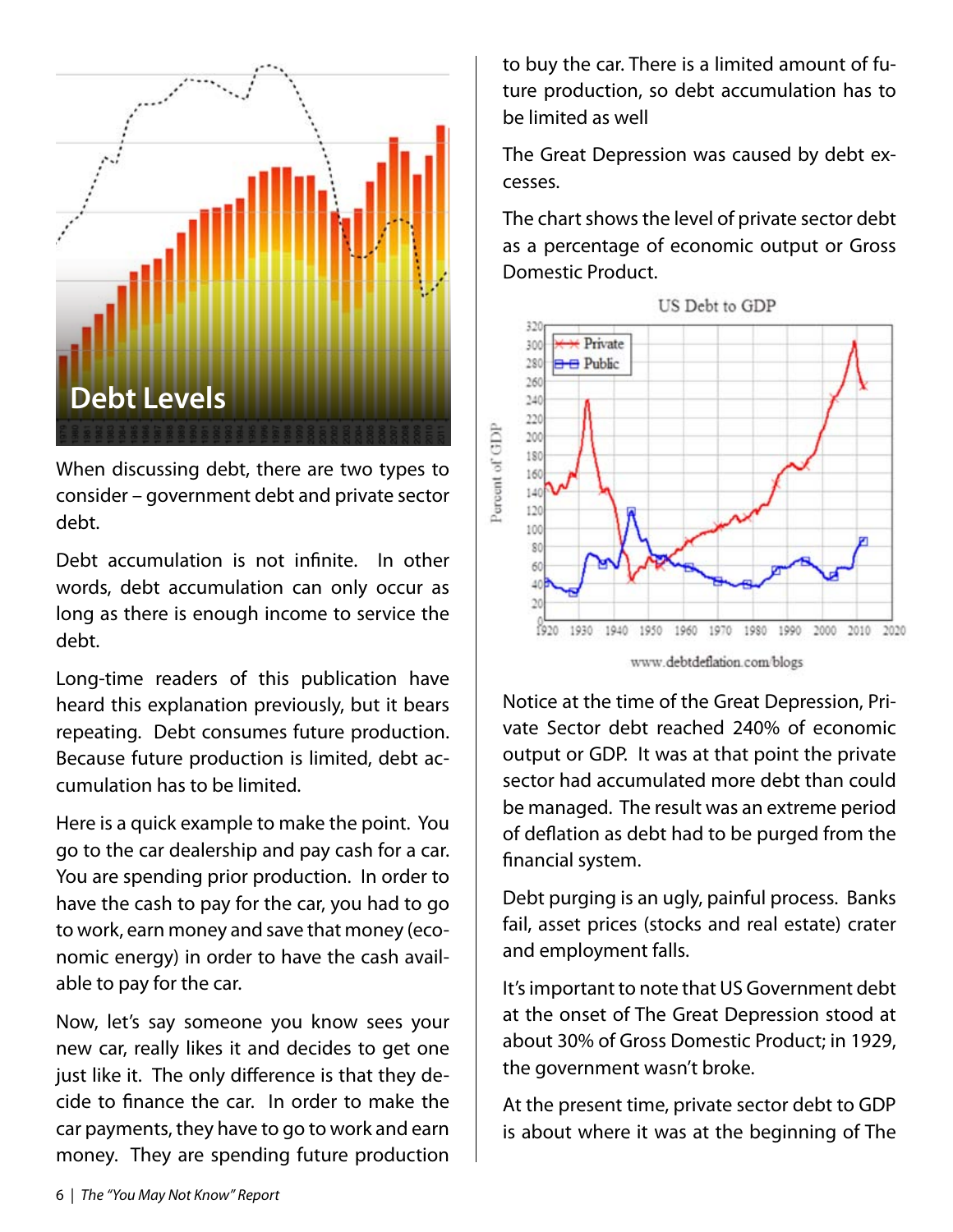Great Depression standing presently at about 230%.4

However, US Government debt is far higher today as a percentage of economic output.

Notice from the screenshot taken of the US debt clock that the official US National debt now stands at more than\$28 trillion which, as also seen on the screenshot, is about 130% of economic output or GDP.



While we are once again approaching the level of private sector debt where a deflationary debt purge occurred, there is one significant difference, government debt is much higher.

But that is only part of the story. In 1929, government unfunded liabilities were non-existent, that is not the case today.

According to the most recent Social Security program trustee report, the Social Security program is underfunded by \$43 trillion.<sup>5</sup> Medicare is underfunded by about \$85 trillion.<sup>6</sup>

There are additional underfunded liabilities as well, but let's stop there.

Adding private sector debt, the official government debt and the unfunded liabilities of Social Security and Medicare together, one gets a total of about \$206 trillion. That's more than 950% of GDP.

Compare that to the 270% total from 1929. The difference is simply eye-popping.

If there was a debt reset in 1929 with a total debt and unfunded liability level of 270% of the economy and the present total is nearly 1000% of the economy, can we expect anything other than a more significant, severe debt reset?

Given the massive levels of money creation which are inflationary and the extreme levels of debt and unfunded liabilities, which comes first the money reset or the debt reset?

One of the founding fathers, Thomas Jefferson, clearly knew the ultimate outcome of these policies. He cautioned:

*"If the American people ever allow private banks to control the issue of their currency, first by inflation then by deflation the banks and corporations that will grow up around them will deprive the people of all property until their children wake up homeless on the very continent their fathers conquered."*

*"I believe that banking institutions are more dangerous to our liberties than standing armies. The issuing power should be taken from the banks and restored to the people where it properly belongs."*

This inflation followed by deflation scenario has repeated itself many times throughout history. It's about to repeat itself again.

The question is how long and how severe will the inflation be before it gives way to deflation.

Keeping in mind that during deflation, there is a reset of asset prices, an examination of current asset prices might lend a clue.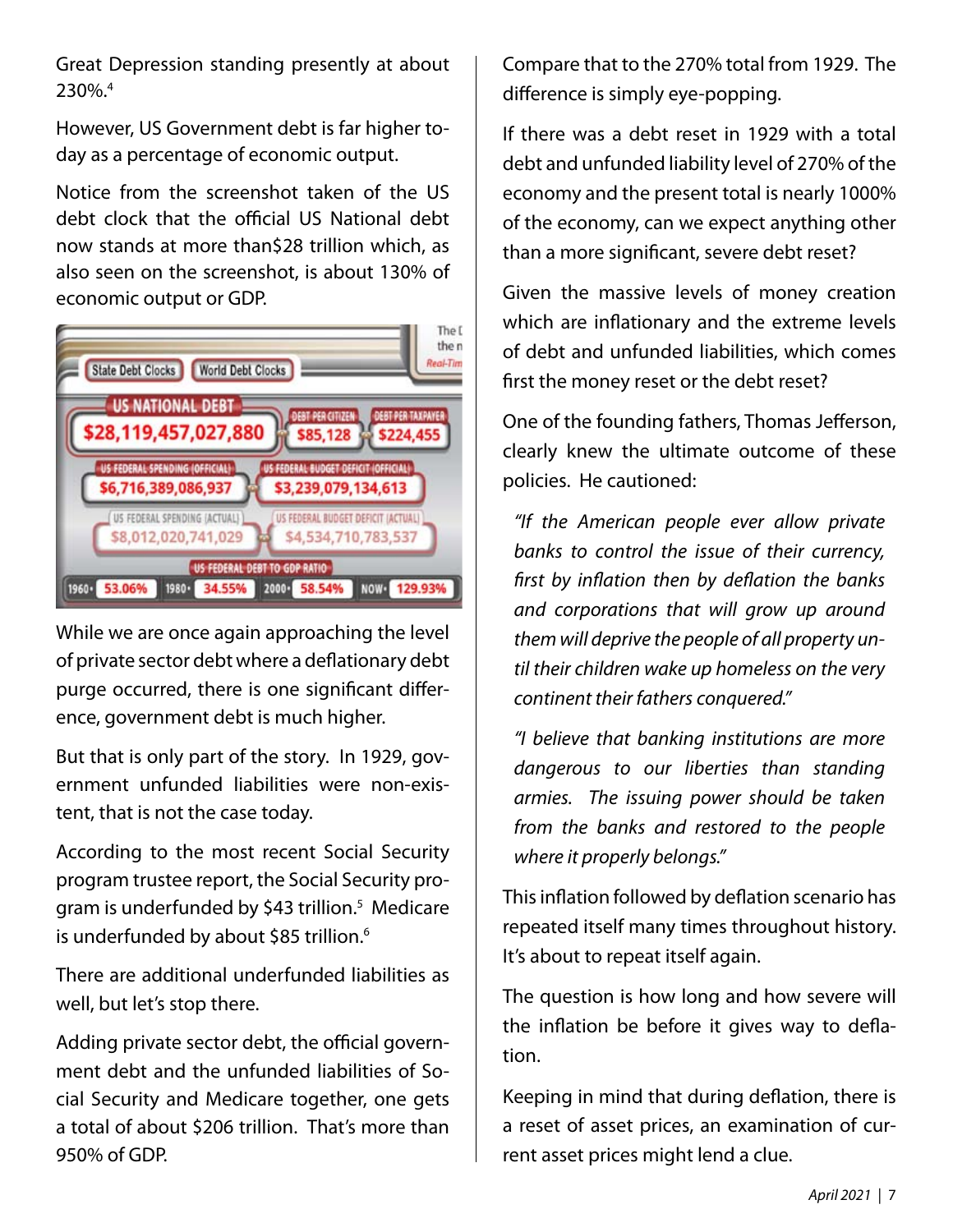

Let's begin with US Government bonds. Bonds are nothing more than loans made from an investor to a government or corporation.

In the case of US Government bonds, an investor loans money to the US Government to fund deficit spending by the government.

As noted from the chart from the St. Louis Fed, the Federal Reserve has been a large purchaser of US Government bonds of late.

Over the last year or so, the Fed's US Government bond holdings have about doubled.

The Fed now owns far more US Government debt than any country, besting China's holdings of US Treasury's by more than 350%.

lessly, owners of US Treasury's are taking note. There has been a sharp selloff of US Government debt this year as interest rates have risen significantly.

In August of 2020, the yield on the 10-Year US Treasury was about .5%. Now it is more than 1.7% demonstrating that foreign investors are not as eager to buy US Government bonds now versus just few months ago.

Given that interest rates are still near the lower end of the spectrum, over the long-term, we expect there will be more downside for bonds. Remember as interest rates rise, bond prices decline.

In the shorter-term, there is one scenario under which US Treasuries might rally for a time. Should stock prices decline, stock investors may look to move to the relative safety of US Government bonds.

Ironically, an increase in interest rates could be a catalyst for a stock market decline. As interest rates declined, many more conservative investors ended up looking to stocks to invest their retirement funds since there was little yield in safer bond investments. Now, with interest rates increasing, some of those investors may end up moving back to bonds. That movement could affect demand for stocks.

As far as stocks are concerned, they are more



As the US Government continues to spend reck-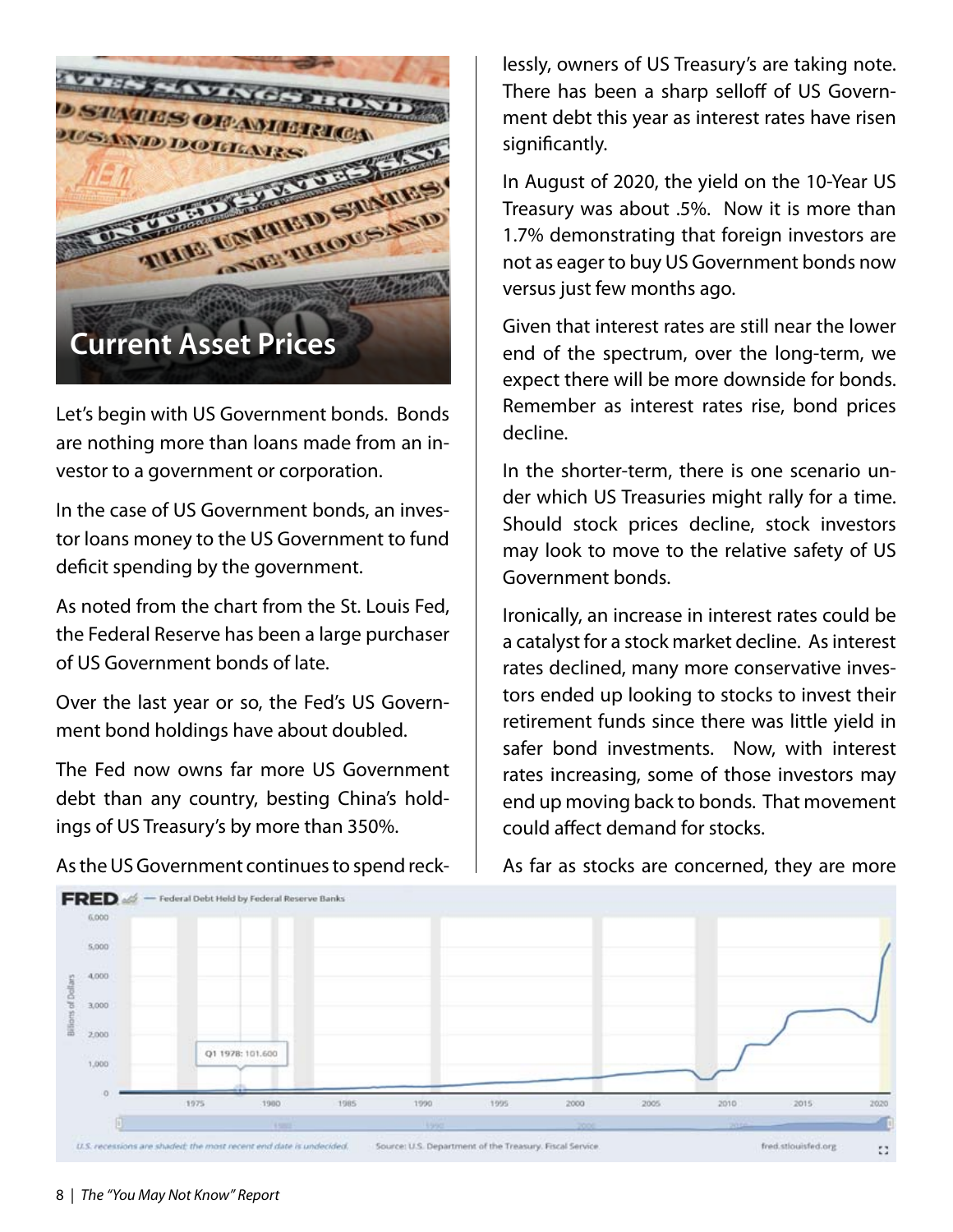

overvalued than at any time previously when using the "Buffet Indicator" as the measure. This indicator takes the total value or total market capitalization of stocks and divides that total by Gross Domestic Product.

The chart illustrates the Buffet indicator presently and historically going back to 1990.

The solid line drawn horizontally across the chart, demonstrates the historical mean of this indicator. Historically speaking, that is the level at which stocks are fairly valued.

Notice that stocks are now more overvalued than at anytime over the past 30 years including at the tech stock bubble peak.

While valuations at these levels don't automatically mean that a correction has to occur, at the very least one should proceed with caution.

Real estate prices are also at historic highs. Artificially low interest rates have made mortgages more affordable for many potential home buyers and have created demand for homes that would not have been there had interest rates been more 'normal'.

Additionally, banks like they did 15 years ago prior to the real estate bubble building and bursting, have loosened lending standards and eased down payment requirements.

As a result, home prices are now at record highs and, like stocks, could be due for a correction.



The chart illustrates the value of the most commonly used home price measure, the Case-Shiller Housing Index.

Notice on the chart that the National Index as well as the Composite 10 and Composite 20 levels are at all-time highs.

As with stocks, record high valuation levels don't mean a correction is imminent but it should make one cautious moving ahead.



Money creation, debt levels in the private and public sectors, US Government Bonds, stocks and real estate are all at or near extremes.

It is from extreme levels that resets begin.

Excess, arguably reckless levels of money creation distributed to banks and as 'helicopter' money to the general public have postponed the deflationary debt reset and allowed US Government bond prices, stock prices and real estate prices to reach levels likely unreachable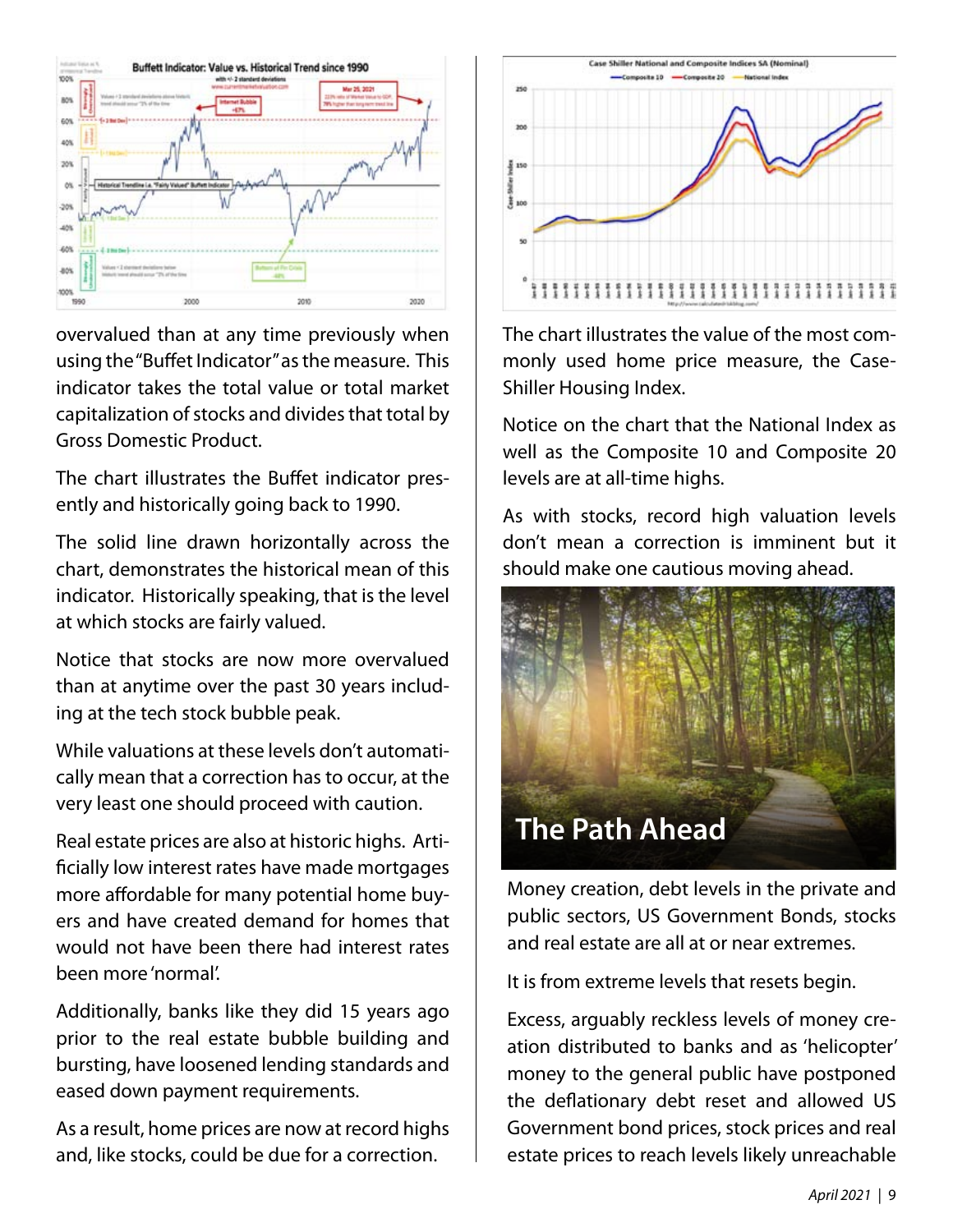without the boost of easy money.

At this juncture, it seems that Thomas Jefferson's words of more than 200 years ago will be our fate. We will have inflation, perhaps even hyperinflation, followed by a deflationary event as debt is purged from the system.

If you are a client of our company, you know that we have long advocated that you have some assets that are invested in stable assets that won't be adversely affected should the price of more traditional investments like stocks and bonds decline. You should also have some assets that will perform well in an inflationary or highly inflationary environment.

Given current conditions as they've been outlined for you here, a reset is inevitable even if it is not imminent.

The late economist Herbert Stein said that "If something cannot go on forever, it will stop."

That statement is as simple as it is profound.

The Federal Reserve will likely continue it's easy money policies. When they fail, as they will, there may be some attempt to reset with a fiat digital currency.

That attempt will also fail unless the digital currency is backed by gold or gold and silver. History shows us that currency failures always eventually result in gold and silver being used as currency.

Once a stable currency is in place or the currency is stabilized, a deflationary period will emerge during which time debt will be purged from the system.

During this time frame, not only will there be a significant asset pricing reset, but government debt and liabilities will have to be restructured.

That means some of the promises that government made to its citizens will have to be broken. Government benefits will have to be cut back.

The simple reality is this – if there is too much debt to be paid, some of the debt will go unpaid.

The day of the reset or financial reckoning is approaching.

If you are using the approach that we advocate for managing assets, we believe you are positioned as well as you can be for what will likely be some difficult economic times ahead.

If you aren't using this approach, you may want to educate yourself further. No one cares as much about your money and financial future as you do.

### **Time Deposit Rates**

At the time of publication, these rates were valid:

| 1-Year | $1.25\%$ |
|--------|----------|
| 2-Year | 1.75%    |
| 3-Year | 2.20%    |
|        |          |

Call the office for details at 1-866-921-3613.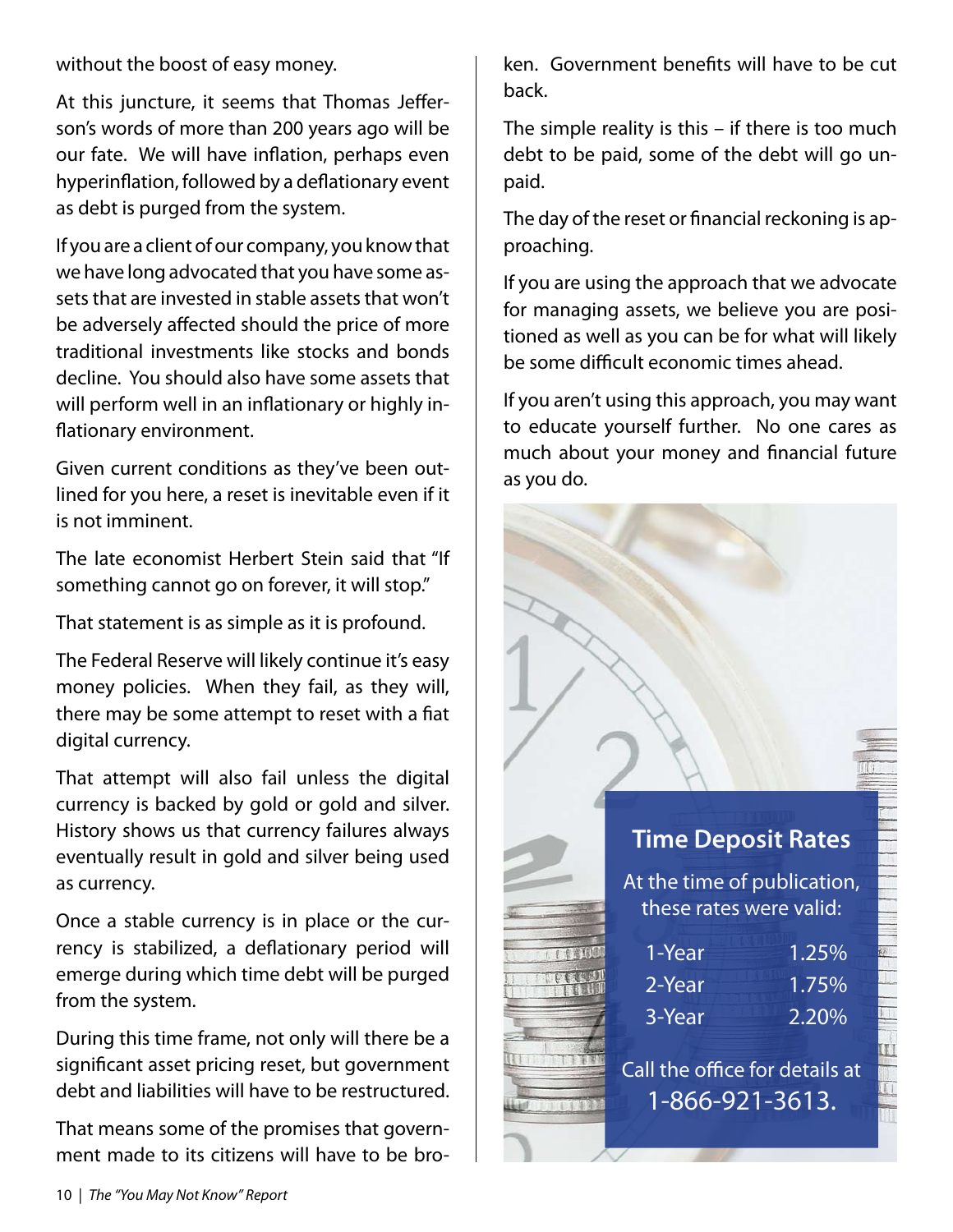## **FREE – Essential Reports Group**

Order our Essential Reports group provided at no cost and no further, future obligation.

Your Essential Reports Group may show you:

- The best way to maximize your Social Security benefits even if you are already collecting Social Security
- How to reduce taxes on your IRA, 401(k) or other retirement account. As we discussed in this issue, as tax policy may dramatically change in the near future and become less favorable, taking steps now to understand how to possibly minimize taxes has never been more important
- What your current fee level is in your •portfolio and what your historical drawdown risk might be. Understanding this information may help you avoid participating in the next market crash

To prepare these reports for you, we need only get some generic, non-personal information from you. We never ask for personal information, nor should you ever share that information with anyone. To request your reports, visit **www.MyEssentialReports.com.**